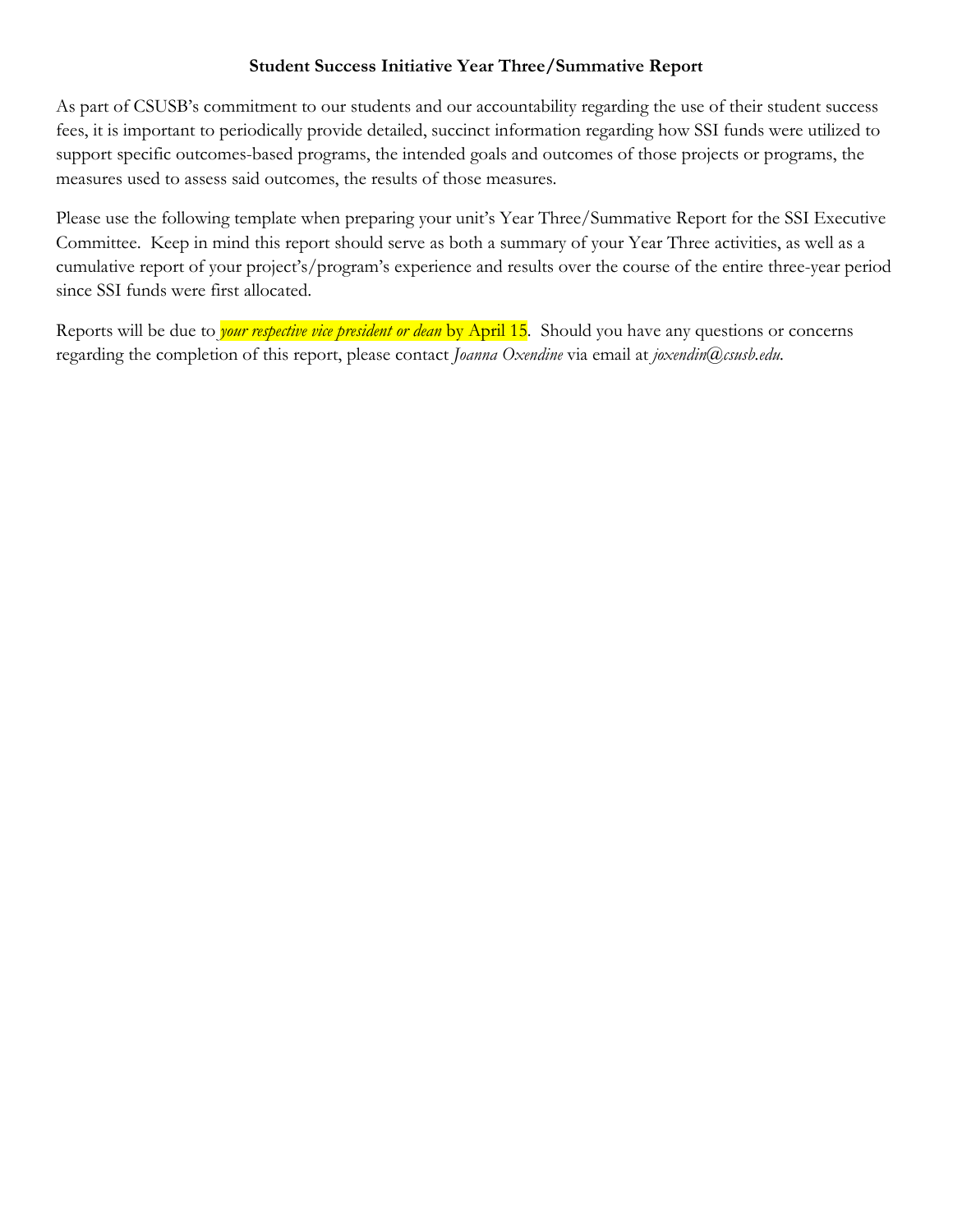# **CONTACT INFORMATION Department/Unit Receiving Funding:**

University Honors Program (UHP)

#### **University Division:**

Undergraduate Studies

#### **Name and Title of Person Responsible for Overseeing Your Department's SSI Activities:**

J. Milton Clark, AVP & Dean of Undergraduate Studies

#### **Email Address and Extension:**

[mclark@csusb.edu](https://exchange.csusb.edu/owa/redir.aspx?C=p91dJktzJEWexYu_TeEA3_HYGbaHL9EI_vNQEk-cO1x3uUSRDLPOg7TE5T2QhUikVOJMmcpWOx0.&URL=mailto%3amclark%40csusb.edu) x75032

#### **Name and Title of Person Preparing Report:**

Carol Damgen-University Honors Program Director

Email Address and Extension:

[cdamgen@csusb.edu](mailto:cdamgen@csusb.edu) x3764

**SSI PROGRAM/PROJECT OVERVIEW**: (Describe the original overarching purpose, goals and outcomes of your SSI-funded project(s), program(s), etc. Bulleted lists and/or tables are encouraged.)

- The mission of the CSUSB University Honors Program (UHP) is to encourage and support Honors students' intellectual and personal growth throughout their undergraduate education. The University Honors Program works to achieve this mission by providing challenging coursework, enriching colloquium and seminars, a diverse range of cultural events, and rigorous senior research and scholarship experiences. The program is designed for self-motivated, academically prepared students seeking a university educational experience that is especially challenging and enriching.
- The Honors curriculum is built around the three guiding principles of the program: Academic Excellence, Community Engagement in a Diverse Society, and Personal Growth. These principles are reinforced across the academic and co-curricular experiences throughout students' undergraduate education. Students learn from some of the most talented professors at CSUSB in several courses devoted entirely to the Honors Program, in addition to completing courses in their major and in the General Education Program along with their fellow students outside of the Honors Program.
- Supported by the Honors Faculty, Honors students develop a strong commitment to community engagement at the local, regional, and global levels. Honors students also strive to demonstrate tolerance and respect for all people, and they take an active role in learning to better understand differences among people. Through a combination of academic, cultural, and interpersonal exploration, Honors students seek out and take advantage of opportunities for their own personal growth throughout their studies at CSUSB and beyond. The University Honors Program is a center of excellence on our campus, and is an ideal place within the supportive university environment for students to learn and grow.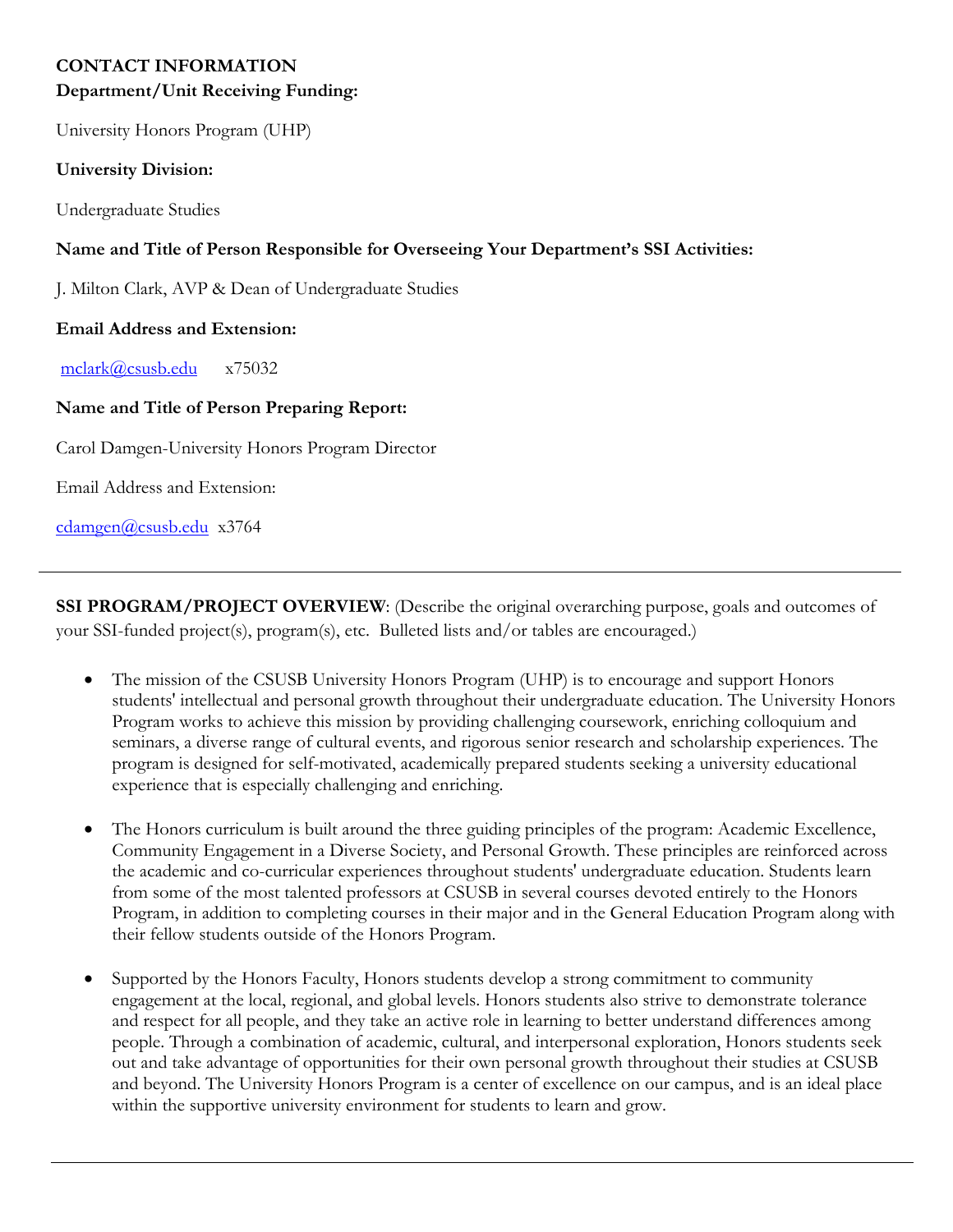**SSI-FUNDED ACTIVITIES:** (Please list and describe the activities undertaken for each year of the initial SSI allocation. If no activities were undertaken or funded for a particular year, please explain why.)

# **Activities-Field Trips**

Field trips can be an important—and enjoyable—element of education. They often significantly enhance the content of a course by providing a type of information hard to convey in the classroom. Site visits contextualize or enhance historical or scientific data; interviews with participants, or observation of species, phenomena, or events often become an important part both of course content and the study of a discipline's methodology.

Field trips represent a creative teaching method that takes students out of the familiar class environment and allows them to experience new things. While our UHP students learn by observing their surroundings or participating in educational activities, they also have the opportunity to bond with their honors family, director and staff in a more relaxed atmosphere.

### **2012-2013**

**Field Trips**- Getty Museum, Museum of Tolerance, San Diego Zoo and Whale Watching

### **Live Theatrical Productions-**

CSUSB Theatre Arts Productions: *Almost, Maine* and *The Twists and Turns of Edgar Allan Poe* 

Los Angeles/Off-Broadway Professional Productions:*Jekyll and Hyde* and *Stomp*

**2013-2014**

**Field Trips-** Museum of Tolerance, San Diego Zoo and Whale Watching

# **Live Theatrical Productions-**

CSUSB Theatre Arts Productions: *Jackie Robinson: An American Dream* 

Los Angeles/Off-Broadway Professional Productions: *The Lion King* and *The Book of Mormon*

**ACCOMPLISHMENTS/PROGRESS TOWARDS OUTCOMES**: (Describe the progress you have made each year toward your original SSI goals and outcomes. Indicate clearly how student success was enhanced by your program or service/s. Be sure to include the measures you employed and evidence/data you collected for each outcome where appropriate. )

 $\_$  , and the contribution of the contribution of  $\mathcal{L}$  , and  $\mathcal{L}$  , and  $\mathcal{L}$  , and  $\mathcal{L}$  , and  $\mathcal{L}$ 

**Year 1- 2012** –Dr. Allen Butt/University Honors Director & Carol Damgen/University Honors Asst. Director

**Established program goals and student learning outcomes-**The following program goals and student learning outcomes were under development for use in assessment of the Univ. Honors program by the former University Honors Director-Dr. Allen Butt. Outcomes statements still need to be expanded into full sentences, measures must be selected, and a curriculum map needs to be developed in order to implement academic program assessment in Honors. Nevertheless, the following Goals and Outcomes are aligned with the curriculum and with the mission of the program.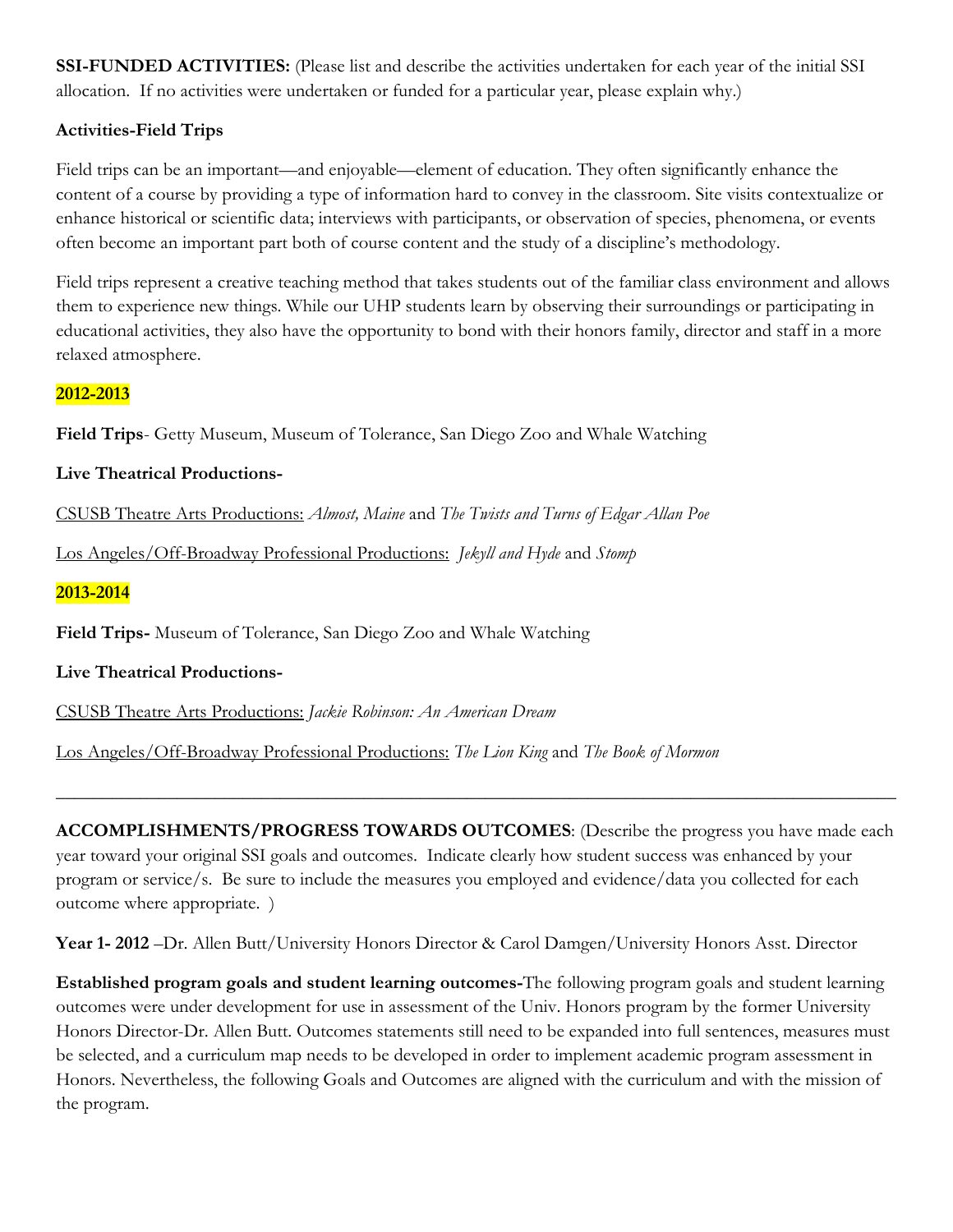#### **University Honors Program Assessment Plan** (11-25-12)

*Goal 1*: Students will demonstrate academic excellence within the core competencies. *Outcome 1.1*: Critical Thinking *Outcome 1.2*: Information Literacy *Outcome 1.3*: Written Communication *Outcome 1.4*: Oral Communication *Goal 2*: Students will develop their capacity for civic engagement.

 *Outcome 2.1*: Civic Responsibility *Outcome 2.2*: Intercultural Knowledge & Competence *Outcome 2.3*: Teamwork

*Goal 3*: Personal growth *Outcome 3.1*: Personal Responsibility Outcome 3.2: Self-Reflection *Outcome 3.3*: Lifelong Learning

**Year 2-2013-** Carol Damgen/University Honors Program Director

**Mission Statement, Core Values, Program Design and Honors Faculty-**based on the former draft assessment plan, the newly appointed University Honors Director, Carol Damgen created a Mission Statement, established Core Values, constructed a Program Design and created a new cohort of Honors Faculty.

- **Mission Statement**-The mission of the CSUSB University Honors Program is to foster the intellectual and personal growth of students with strong academic backgrounds in a setting that actively values cultural and ethnic diversity and recognizes the obligation of each (pick one [student] OR [member of the community]) to give back to the larger community through academic excellence and service and civic engagement.
- **Our Core Values and Program Design-**The program is built around three core values: Academic Excellence, Community Engagement in a Diverse Society, and Personal Growth. We also hold teaching excellence, intellectual curiosity, academic integrity, and collaboration in high esteem. Each Honors Program cohort develops a strong sense of community with their peers through a core curriculum of innovative courses that satisfy the Critical Thinking, Introduction to Philosophy, and Oral Communication requirements of the General Education Program. Honors students also hone their critical thinking and oral communication skills in the Honors Colloquium courses offered every quarter.

-All admitted UHP students are encouraged to take intellectual risks, to challenge themselves, and to engage issues of race, ethnicity, gender, sexual orientation, socioeconomic status and class in thoughtful and morally sound ways.

-Benefits of participating in the University Honors Program extend beyond the classroom via regular opportunities to attend lectures, museums, plays, and other culturally enriching events.

-Honors Program students also have exclusive use of a computer lab and an Honors Study Center.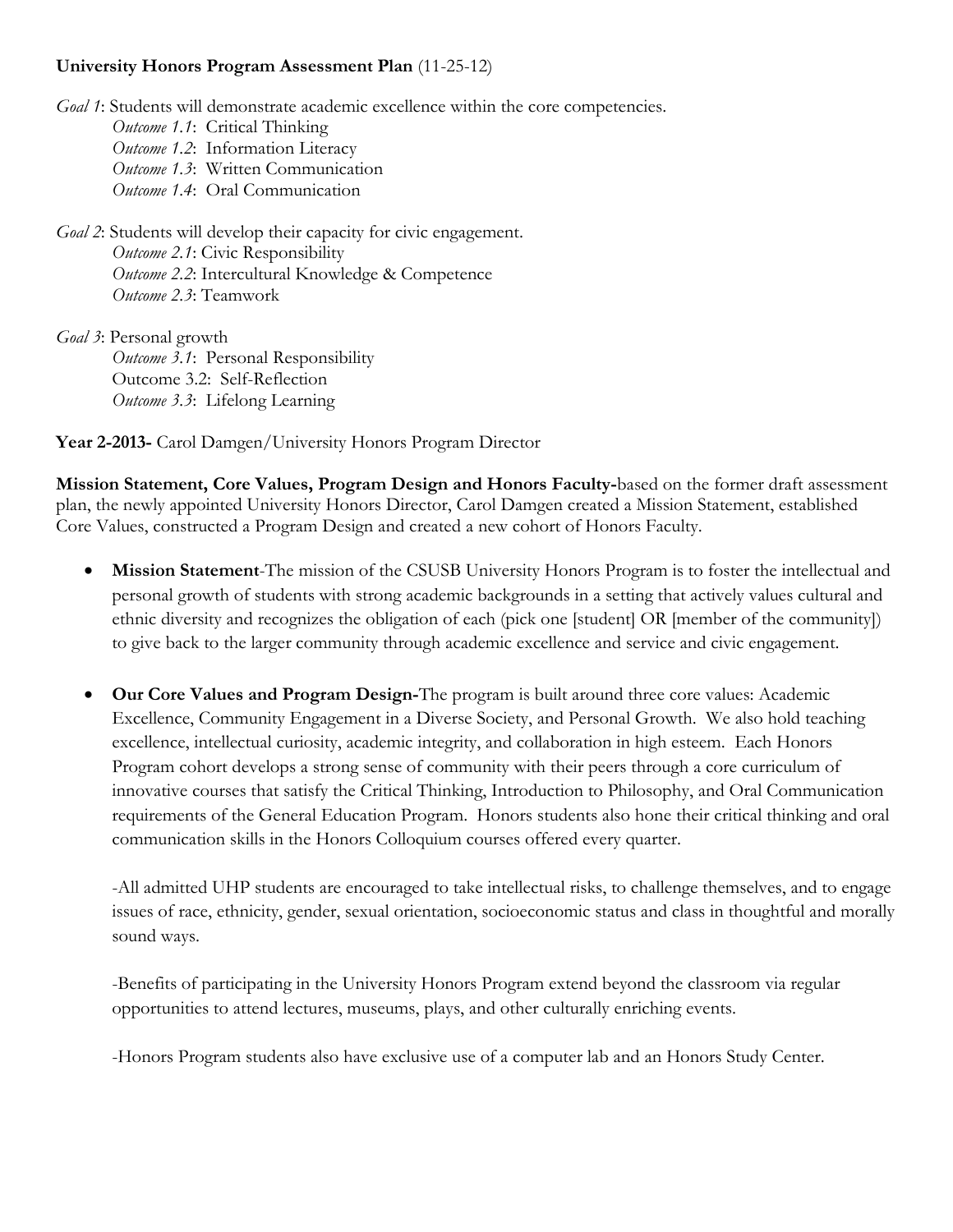#### **Established UHP Director's duties are:**

- To make recommendations to the concerning policies, procedures, criteria, and curriculum designed to enhance the Honors Program.
- Screen student applications to determine eligibility for the Honors Program and to identify students to be considered for honors scholarships.
- Scheduling of faculty to teach in the honors program.
- Assist faculty with the development and implementation of honors courses.
- Attend conferences, workshops, seminars, etc., dealing with honors programs.
- Sponsor and/or assist with the coordination of enrichment activities for honors faculty and students.
- Provide challenging coursework, enriching colloquium and seminars, a diverse range of cultural events, and rigorous senior research and scholarship experiences, designed for self-motivated, academically prepared students seeking a university educational experience that is especially challenging and enriching.

### **Supportive UHP Data**

- Each entering cohort consists of 25 to 30 freshmen in the Fall Quarter.
- On average, the Honors Program is made up of 80 students.
- Time to degree for most participants is 4.5 years.
- Established in fall 1990, more than 300 students have participated in the Honors Program.
- Redesigned in 2010, the first cohort to go through the new program graduates in June 2014.
- Developed/created CSUSB's first University Honors Club, a student leadership organization, serving as their Academic Advisor.

### **Year 3-2014-Carol Damgen-University Honors Program**

#### **Maintaining a strong University Honors Program Focus on Academics**

- Retain exceptional honors faculty committed to teaching.
- Sustain honors courses that foster intellectual curiosity.
- Support an emphasis on critical thinking and undergraduate research.
- Support an emphasis on interdisciplinary.

### **Focus on Students**

- Recruit high-achieving students from all majors who: reach out for what they need to be competitive, participate in a community of scholars, and thrive when they are around supportive, motivated students committed to their education.
- Support serious attention to preparation for graduate or professional school.
- Close connections with other programs geared towards scholarship, undergraduate research, and preprofessional.
- Provide assistance with grad school applications and recommendation letters.
- Establish a network of honors alumni in business, law, medicine, and academia.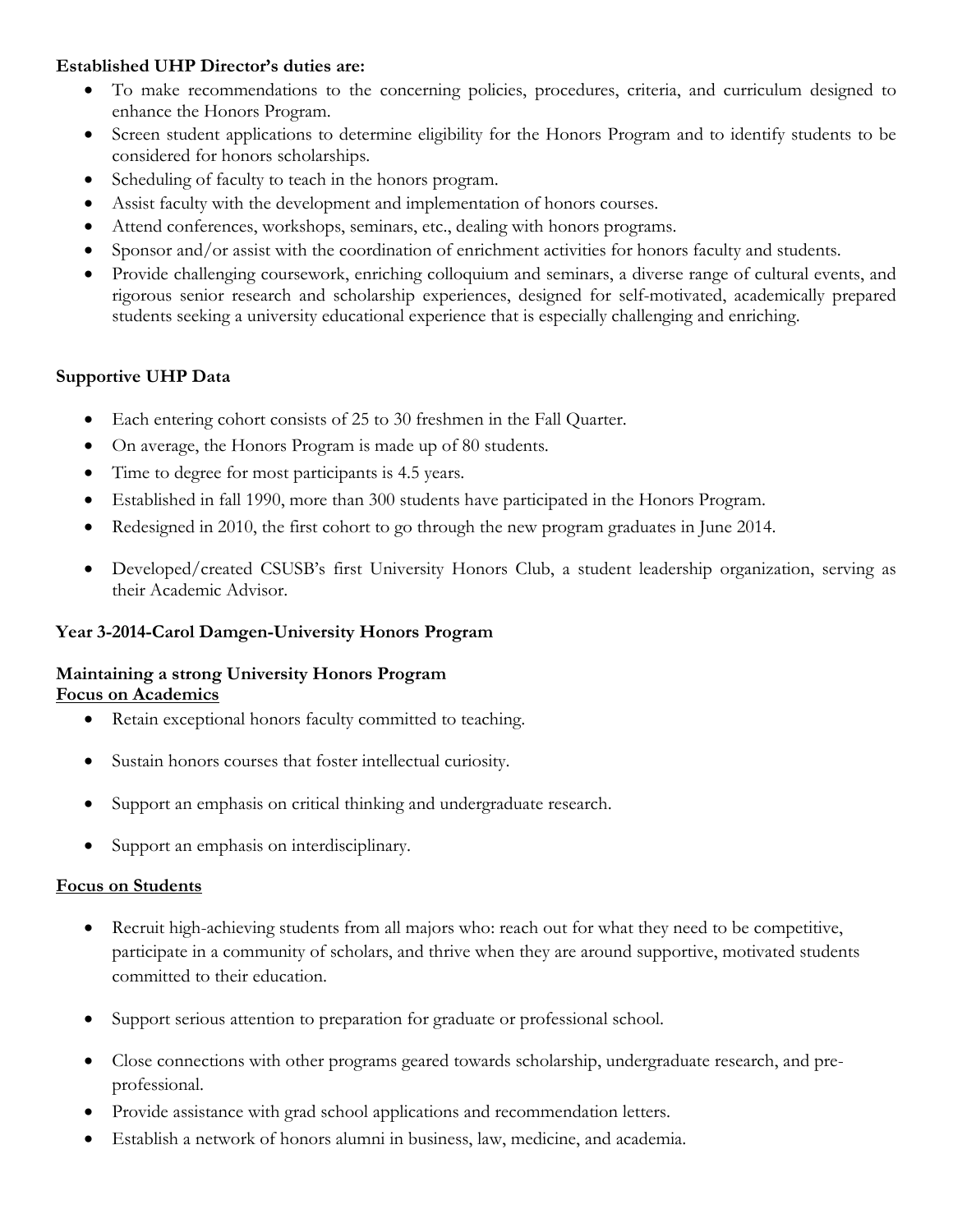# **Nurture Student Life:** A social group within an academic community

- Honors Courses
- Expect greater student participation
- Emphasize discussion and critical thinking
- Smaller class sizes
- Involve more speaking and writing

# **Provide Honors Spaces**

- Computer Lab
- **Printing Services**
- Honors Study Center

# **Other Benefits of Honors include . . .**

- Special performances, speaking events, and cultural excursions
- Priority Registration
- Specialized advisement
- Recognition at Graduation

# **Addressing Frequently Asked Questions Regarding the UHP Extra time?**

**NO-** Honors students should graduate in 4-5 years, provided they are full-time students and do not change majors multiple times.

### • **Extra Coursework?**

**NO-** Honors does NOT require additional courses. Many Honors courses Honors meet General Education or major requirements.

• **Extra Effort?**

**YES-** Honors Programs may require all students to participate in undergraduate research, community engagement, study abroad, or write senior theses

**CUMULATIVE FINDINGS:** (Please discuss the overall results of your SSI-funded program(s), project(s), etc. as they pertain to your original outcomes *over the course of the past three years*. What improvements should be made?)

# **Current CSUSB-University Honors Program**

- Honor the Four year program, 38 units for students who begin their freshman year; including senior project.
- Maintain approximately 100+ students
- Uphold Entrance Requirements: 3.5 GPA; SAT 1100 (Math and Critical Reading); statement of purpose, letters of recommendation
- Maintain a 3.3 Cumulative GPA while attending CSUSB
- Continue to Provide a Fully Equipped Honors Lounge and Computer Center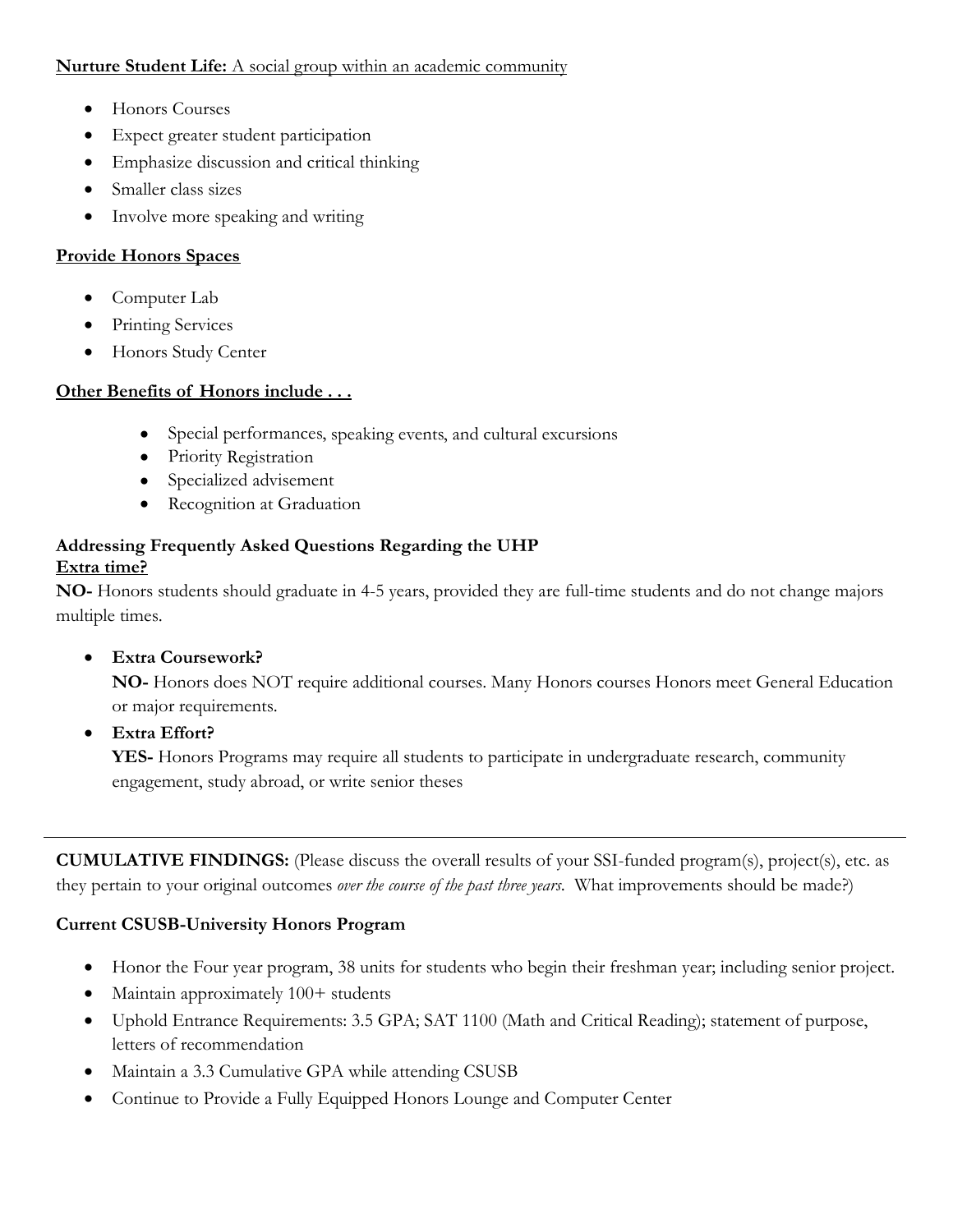#### **Suggested Improvements-**

- I believe if two-three sections of UHP classes were offered each quarter, we would not only maintain and support our current students, we would be able to let more students enter the program and provide additional courses to deserving faculty. This increase in enrollment would be a win-win for the program, students and faculty alike.
- Last year, I had over eighty tremendously strong applicants to the UHP. I could only accept 27 students to properly support the programs standards and integrity.
- If the UHP was allowed to: double or triple its student population, course offerings and core faculty, an assistant to the director would be needed as would a higher stipend for the director to take on the extra work required to maintain a strong and evolving UHP.

**CHALLENGES:** (Please list any significant challenges encountered over the course of the past three years that have affected your ability to fully implement your intended activities or to reach your articulated outcomes. How did you address these challenges?)

• Many current students have scheduling difficulties with only one section of the core honors courses offered each quarter. This has caused some students to leave the UHP in order to stay on track with their major's requirements and graduate on time. This specifically proves most challenging to our science majors, whose disciplines have very strict scheduling constraints. I have tried to bend with some students, on a case by case basis, allowing them to catch up with their honors requirements the following year. However, I feel this puts the flow and experience of the program in jeopardy. One of the significant benefits and distinction of the UHP is to have students have an established cohort all 4 years of their program. Unfortunately, I have had to let a few students leave the program, not from a lack of grades or commitment, but from too many conflicts with their schedule, which hindered their progress in the UHP.

LESSONS LEARNED: (Please share any additional information you'd like regarding this area not covered above.)

- Students who have to leave the UHP are always sad and disappointed for a variety of reasons.
- I have had to make some very hard decisions to support the program's integrity, which includes: losing students for failing to maintain the 3.3 cumulative GPA and for the most frustrating reason, scheduling conflicts. I believe with more funding we can provide better support to our students through academic assistance (tutoring if needed) and more sections offered to allow greater flexibility.
- Rules at times are meant to be broken. I look at the rules as a guide, but I remember to look at our UHP students as individuals and evaluate their performance and standing with a wide view. As in most of life, we are more than a number. If I can allow a student to stay in the program, by offering a second chance/look, tutoring and mentorship, that will always be my first course of action.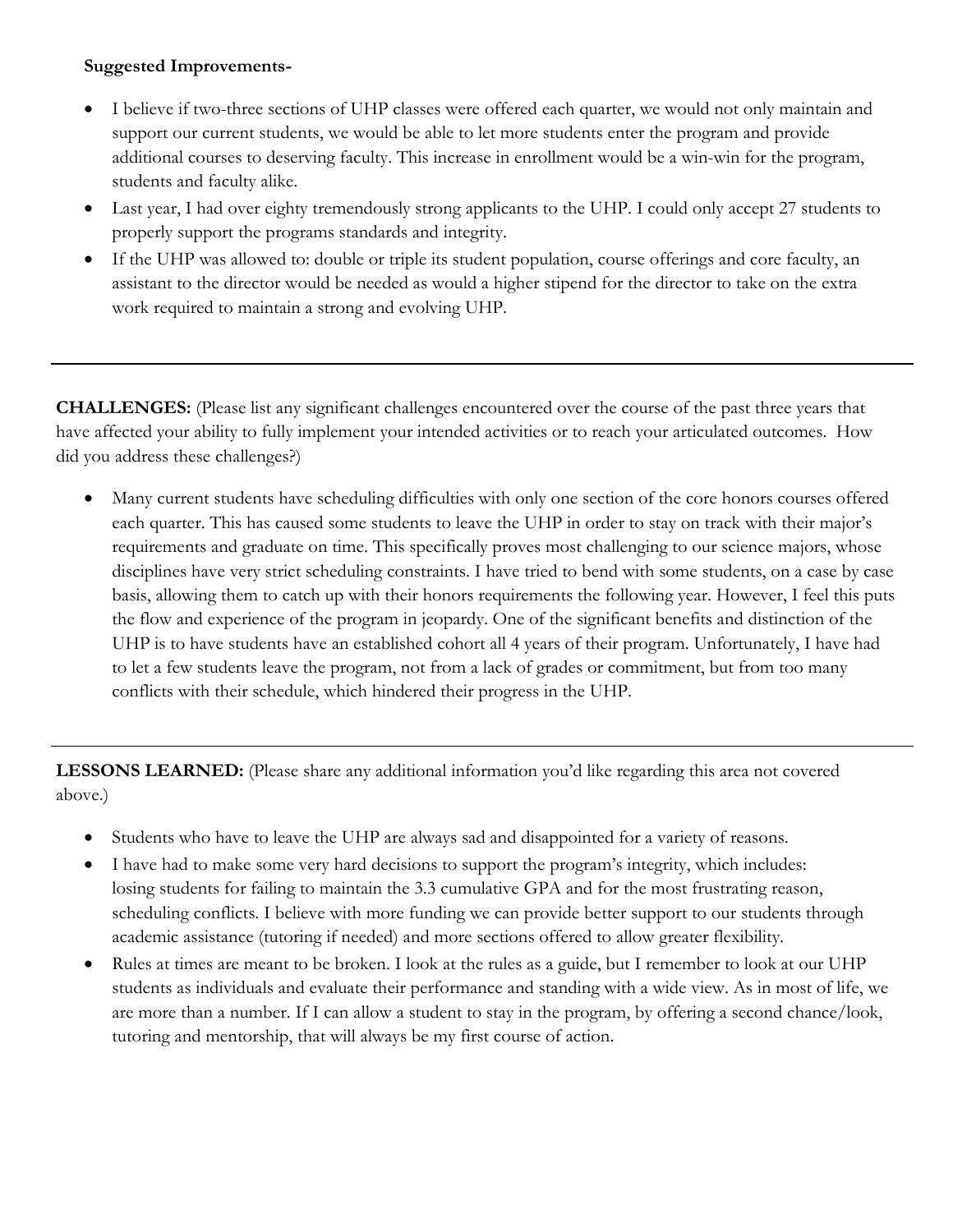**SUSTAINABILITY:** (Please explain how your department is planning for the continuation of your SSI-funded programs, projects, activities, etc.)

- Until we are allowed to accept more applicants each fall quarter, we will continue to rigorously screen the current base of 25-27 promising new UHP students.
- We will continue to maintain a strong honors faculty for our core UHP courses.
- We will persevere in providing well versed and challenging honors colloquium speakers.
- We will continue to support and maintain demanding UHP curriculum.
- We will continue to advise all UHP students on UHP standards.
- We will support any and all desire for current UHP students for advancement to graduate school.
- We will continue to take our UHP students on as many academic/cultural and social outings as can afford.
- We will continue, if the budget allows, to provide our new and continuing UHP students a senior project celebration with medallions to all of the graduates, a place to present their work and refreshments for the graduates, their family and the current honors students, faculty and staff.
- We will continue, if the budget allows, to support all UHP students who wish to attend any and all CSU Honors conferences as presenters and/or attendees.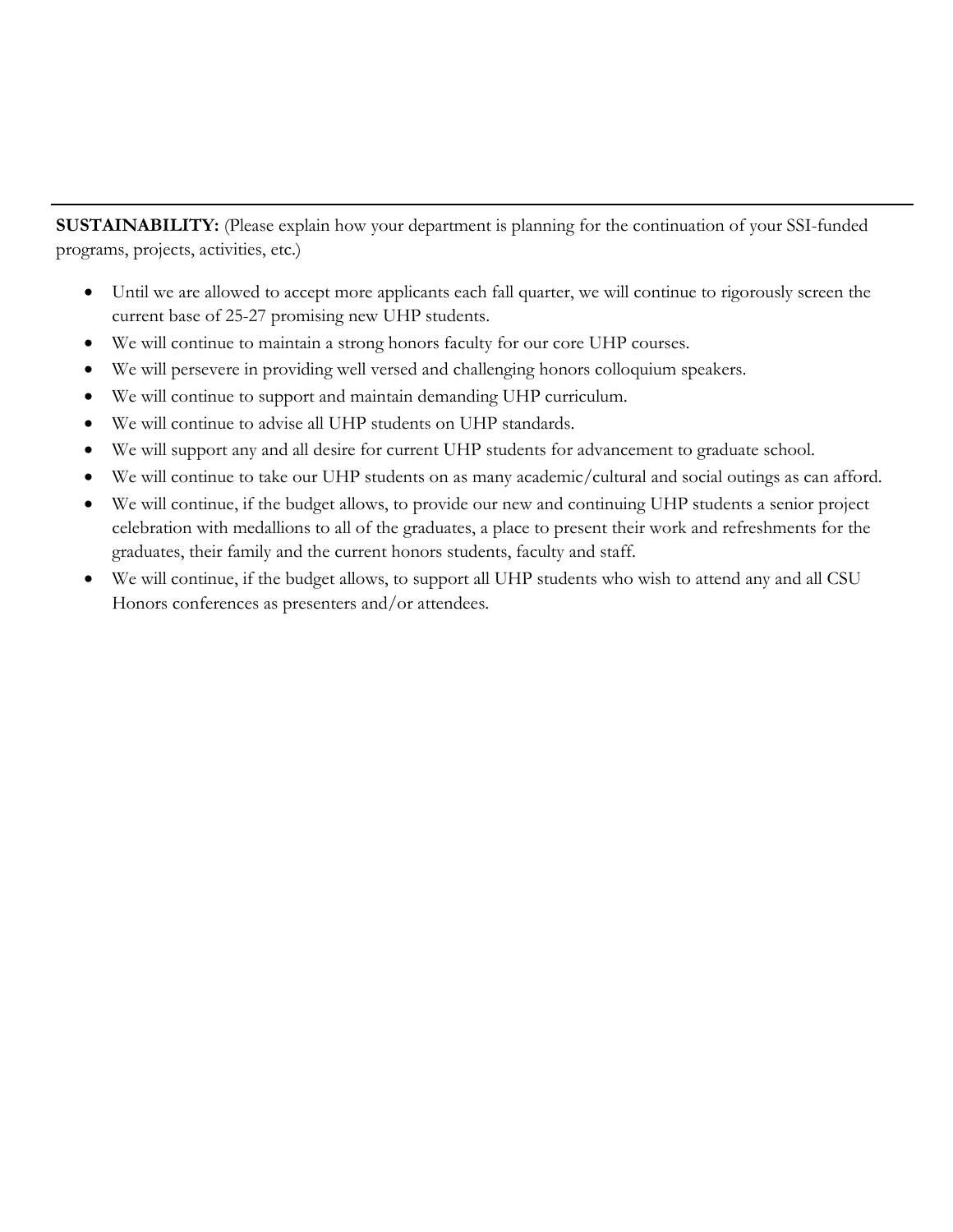**2013-2014 Budget Summary:** (Please account for all expenditures and/or encumbrances of SSI funds to date this fiscal year. Be sure to include detailed information regarding the outcome and activity or line item to which each expenditure is connected.)

| Expenditure           | <b>Outcome(s)</b> Supported                                           | <b>Supported Activities</b>                                       | <b>FTE</b> | Amount      |
|-----------------------|-----------------------------------------------------------------------|-------------------------------------------------------------------|------------|-------------|
| Description           |                                                                       |                                                                   |            |             |
| Administrative        | Provides program support to the                                       | One-on-one mentoring sessions;                                    | $.5\,$     | \$32,770.81 |
| Support Coordinator   | student mentors and protégés.                                         | educational fieldtrips; trainings and                             |            |             |
| (salary & benefits)   |                                                                       | quarterly meetings.                                               |            |             |
| Fieldtrips/Activities | The purpose of the fieldtrips is to                                   | Museum of Tolerance, Whale                                        |            | \$650.00    |
|                       | expose the students to cultural                                       | Watching, The Lion King, San                                      |            |             |
|                       | diversity, enhance tolerance, expose                                  | Diego Zoo, and The Book of                                        |            |             |
|                       | students to careers in the sciences,                                  | Mormon                                                            |            |             |
|                       | and broaden their horizons.                                           |                                                                   |            |             |
| CSU-Honors            | The 10th Annual CSU University                                        | CSU Honors Conference began                                       |            |             |
| Conference            | Honors Conference for students                                        | with a gathering in the Santos                                    |            |             |
|                       | and faculty was hosted by the                                         | Manuel Student Union for                                          |            |             |
|                       | <b>CSUSB's University Honors</b>                                      | registration, followed by a                                       |            |             |
|                       | Program and the Associate Vice<br>President for Undergraduate Studies | reception and a special theatrical                                |            |             |
|                       |                                                                       | presentation for all conference<br>attendees. Research paper      |            |             |
|                       |                                                                       | presentations took place on                                       |            |             |
|                       |                                                                       | Saturday along with the poster                                    |            |             |
|                       |                                                                       | sessions. With short and engaging                                 |            |             |
|                       |                                                                       | breakout sessions on student                                      |            |             |
|                       |                                                                       | research, education challenges for                                |            |             |
|                       |                                                                       | honors, terminal degree interests,                                |            |             |
|                       |                                                                       | CSU honors course                                                 |            |             |
|                       |                                                                       | curriculum/innovative honors                                      |            |             |
|                       |                                                                       | course topics and diversity in the                                |            |             |
|                       |                                                                       | arts.                                                             |            |             |
| University Honors     | Provides an opportunity for                                           | A presentation and celebration                                    |            |             |
| Program               | students to conduct an independent                                    | showcasing the independent                                        |            |             |
| Senior Project        | project under faculty supervision.                                    | project our graduating seniors                                    |            |             |
| Presentation and End  | Project may be a lengthy research                                     | have worked on under faculty                                      |            |             |
| of the Year Mixer     | paper, a public performance, a                                        | supervision.                                                      |            |             |
|                       | laboratory experiment, a work of                                      | Medallions will be given to the                                   |            |             |
|                       | art, or may take other forms                                          | graduates and refreshments will be                                |            |             |
|                       |                                                                       | served to all attendees which may                                 |            |             |
|                       |                                                                       | include: UHP graduates and their<br>family, current UHP students, |            |             |
|                       |                                                                       | UHP/UGS faculty and staff as                                      |            |             |
|                       |                                                                       | well as J. Milton Clark, AVP &                                    |            |             |
|                       |                                                                       | Dean of Undergraduate Studies.                                    |            |             |
| University Honors     | Orientation for new students which                                    | An informal meet & greet with                                     |            |             |
| Program Beginning     | provides an overview of the                                           | both new and continuing                                           |            |             |
| of the Year           | program, its curriculum and                                           | University Honors                                                 |            |             |
| Orientation and       | "roadmap" to completing Honors                                        | students. Refreshments are                                        |            |             |
| Mixer                 | requirements and an opportunity in                                    | served, giving the students the                                   |            |             |
|                       | helping them solve                                                    | chance to meet their Honors                                       |            |             |
|                       | whatever administrative issues the                                    | faculty and contributing guest                                    |            |             |
|                       | new and continuing students might                                     | speakers that have made the Friday                                |            |             |
|                       | have.                                                                 | Afternoon Honors Colloquium                                       |            |             |
|                       |                                                                       | series such a success!                                            |            |             |